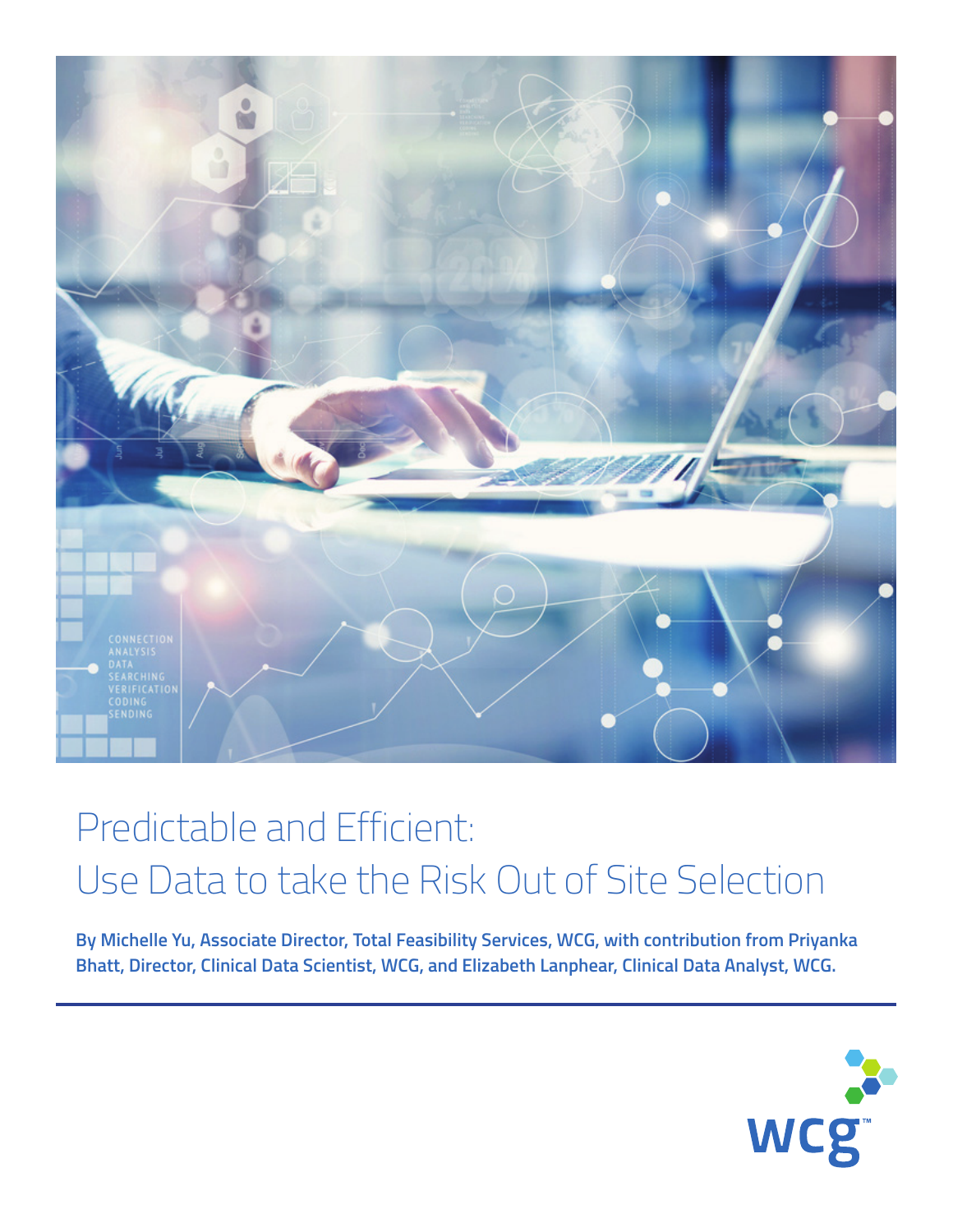Sponsors and CROs need to reduce trial risk and increase reliability. They also need to make the most of their study start-up budget. To accomplish this, they need to select qualified sites that consistently optimize enrollment, ensure data quality, and maximize ROI.

These things are evident to anyone who's spent a day in our industry. But what's less obvious is how they find these qualified sites.

The solution: Data, wisely used. The conventional scattershot way of identifying sites is unpredictable and costly. In contrast, applying data and data analytics to the site-identification process makes the process much more predictable. Specifically, with WCG's proprietary intelligence, sponsors can predictably increase study-enrollment performance.

We've seen this with our clients, of course. But would this work on other trials?

We decided to find out.

We analyzed an actual trial--one in which we were not involved. Our analysis showed that by selecting only the top-performing sites, the Sponsor would have reduced enrollment time by six months and saved at least \$750,000.

We conducted this analysis using WCG Predict™, part of the WCG Total Feasibility™ suite. It precisely matches a study's therapeutic approach and protocol against

historical performance data from thousands of global clinical studies, investigators, and institutions by using data from the WCG Knowledge Base™.



## **The Analysis**

To assess how WCG Predict™ could enhance study enrollment performance, we conducted a retrospective analysis of a completed type 2 diabetes trial that required 150 patients. With 44 sites, this North American trial enrolled 0.15 patients per site per month (PPSPM), and took 19 months to complete.

 $\frac{1}{\sqrt{2}}$  , and the set of the set of the set of the set of the set of the set of the set of the set of the set of the set of the set of the set of the set of the set of the set of the set of the set of the set of the

Using WCG Knowledge Base™ data, we conducted the retrospective analysis by identifying the top two quartiles of sites who had been successful in similar studies. Using the top 29 from this analysis, we projected enrollment at 0.24 PPSPM, shortening enrollment time from 19 months to 13 months, reducing the number of sites by 34%, and saving the Sponsor at least \$750,000 in fully loaded costs.

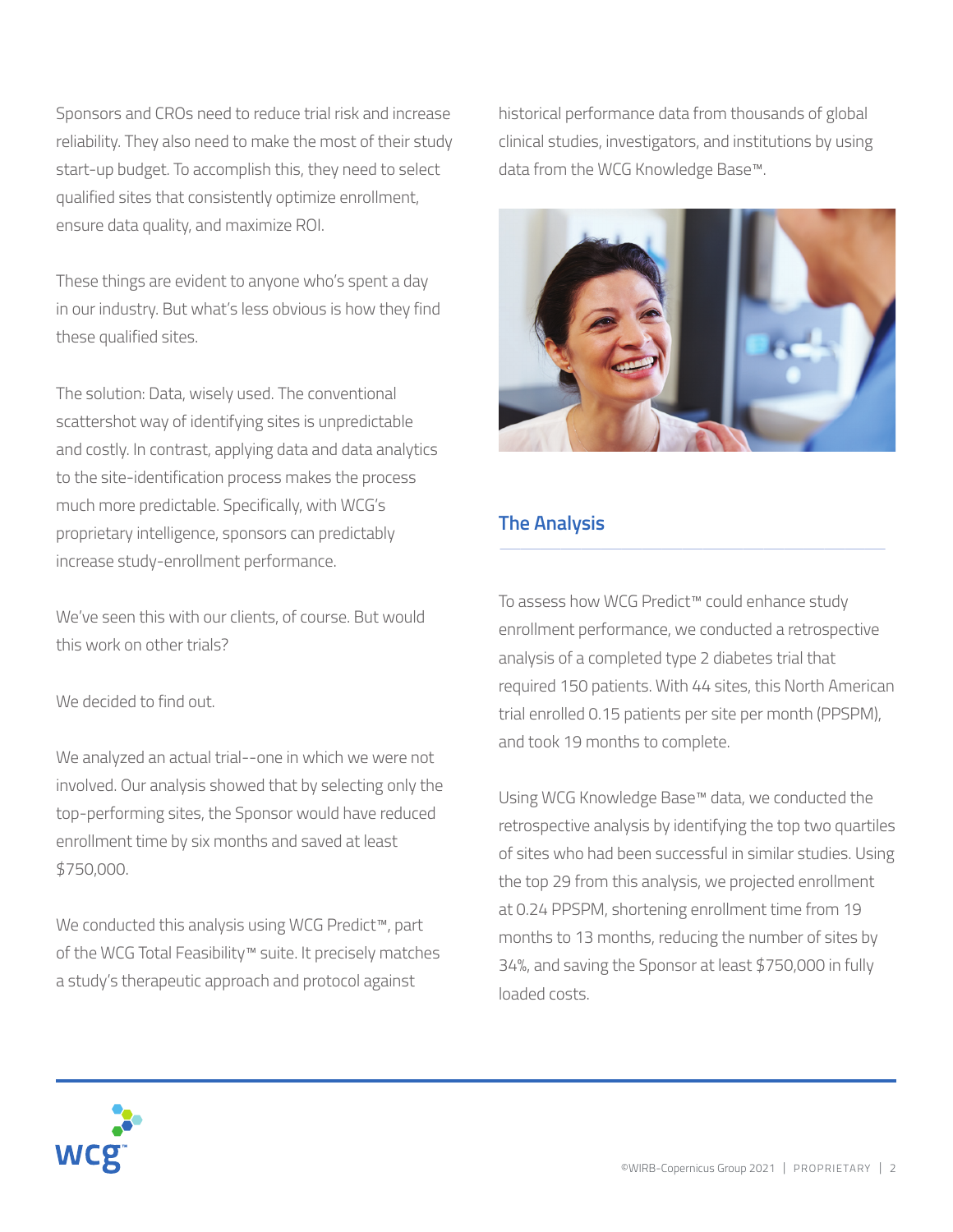

What accounts for this? In the actual study, 62% of the sites ranked in the bottom two quartiles. In our optimized model, 100% ranked in the top two.



**Before WCG Predict After WCG Predict**



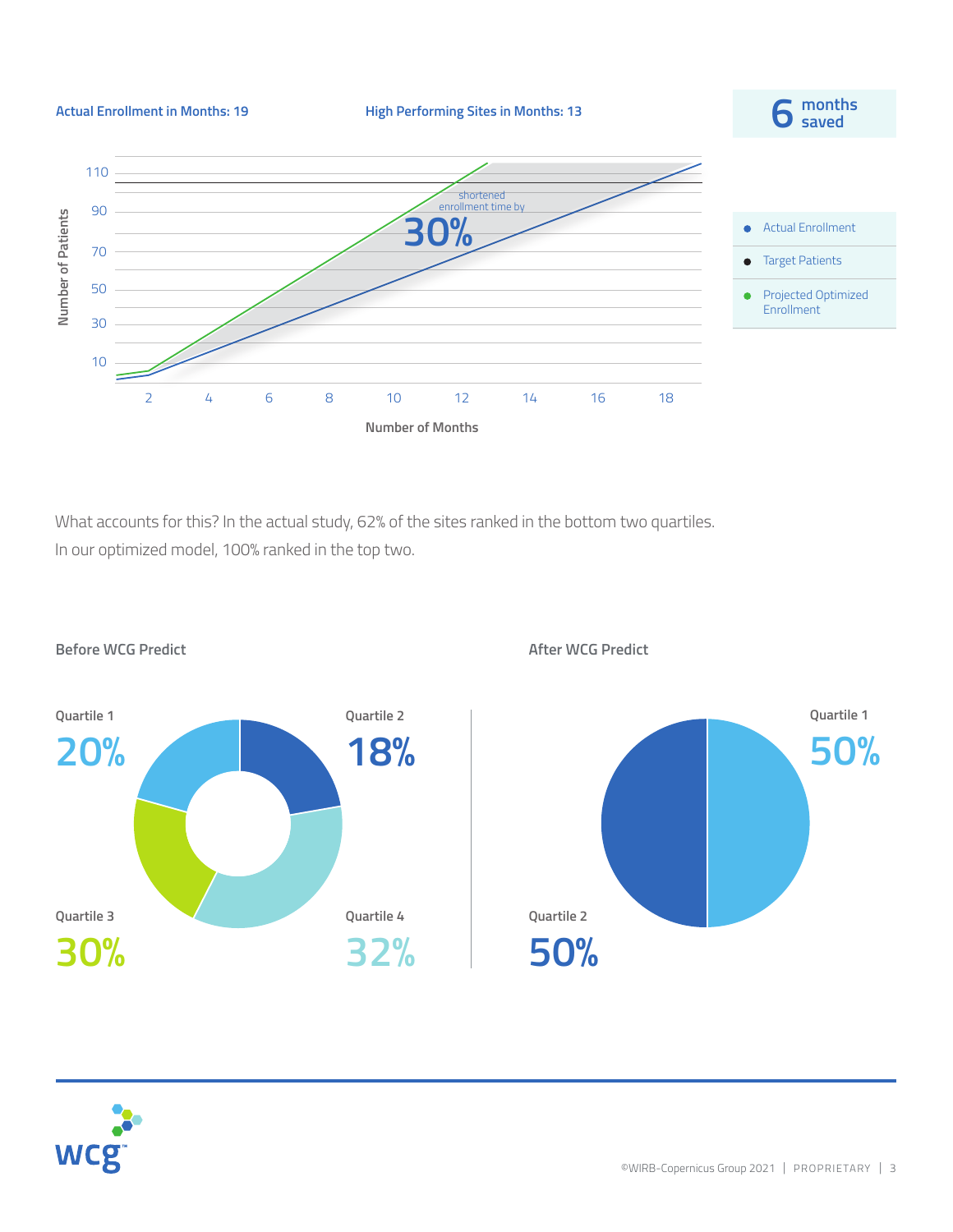## **Optimized and Customized**

WCG Predict™ has more information about more investigators' enrollment performance than any other site-identification tool. That's because the WCG Knowledge Base™ contains validated, verifiable data on 95% of all industry-sponsored research and 85% of all FDA-regulated investigators. It also includes demographic and performance metrics for more than 140,000 investigators worldwide.

 $\frac{1}{\sqrt{2}}$  , and the set of the set of the set of the set of the set of the set of the set of the set of the set of the set of the set of the set of the set of the set of the set of the set of the set of the set of the

This allows us to give each client a specific, hand-tailored list of sites that are the most likely to be high enrollers for their upcoming study. In this way, WCG PredictTM delivers the best investigators, optimizes enrollment, and ensures ROI.

## **What it means for you**

You need access to real-time data on sites and expert insights to interpret that data. That's what we provide.

 $\frac{1}{\sqrt{2}}$  , and the set of the set of the set of the set of the set of the set of the set of the set of the set of the set of the set of the set of the set of the set of the set of the set of the set of the set of the

WCG Predict™ can put this intelligence to work for you, helping select sites with the best recruitment potential. That translates into faster time to your next key decision point, improved ROI, and better insight into study planning timelines and milestones.

Interested? In most cases, we can match you to the right sites within 10 business days. Contact us at info@ wcgclinical.com to learn more.